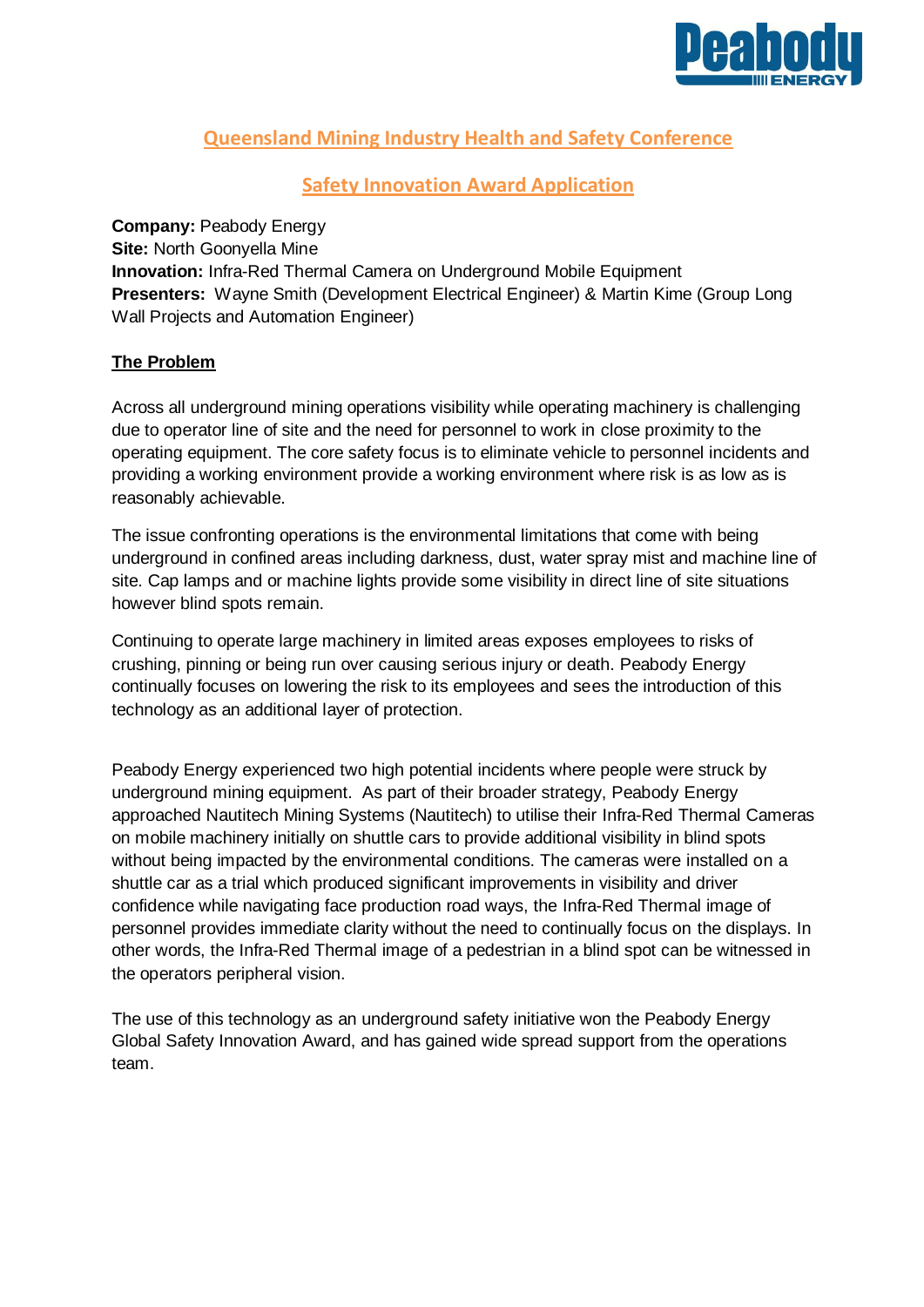

## **The Solution**

Peabody's application of Nautitech's Infra-Red Thermal camera technology reduces the risk associated with large underground machinery operating in confined spaces with low visibility in close proximity to people. The Infra-Red Thermal camera technology was aimed at providing the operator with the ability to detect people in traditional blind spots. It requires equipment that meets regulatory and legislative requirements as well as being adaptable for multiple applications. An investigation into available technologies was completed identifying high and low tech solutions all with their own limitations and issues. The best solution currently available was the Nautitech Infra-Red Thermal camera and when the company was approached by Peabody it was the first time they had been approached to use the camera in a personnel detection application.





Screen without Infra-Red Thermal Camera Infra-Red Thermal Camera

The trial has been well received in the underground environment with operator's adopting the technology well, they have requested inclusion onto other machines they find with similar visual limitations.

Safety is of primary concern, however use of the Infra-Red Thermal camera has a secondary benefit minimising the damage caused to infrastructure and operating machine. There is a safety, commercial and community advantage to our initiative.

Nautitech's Infra-Red Thermal camera detects heat instead of light, the advantage of this is a clearer display of people, machines, cables and other warm objects in areas that are in darkness, or shrouded by dust, heat or steam. A driver's range of vision using just his headlights is limited to approximately 20 meters. Whereas the Infra-Red Thermal camera can detect the heat signature of a person 500 meters away, giving the driver ample warning of the persons presence and so making the interaction between men and machinery safer. The camera can also record for up to 72 hours, meaning if there is an incident or near incident it can be investigated fully using the film from the data logger to assist the investigators identify the root cause. As any asset that is giving off heat will be illuminated by the cameras, damage caused by vehicles cutting trailing cables or hitting other infrastructure can be avoided. These incidents often lead to downtime at the coal face and the actual root cause is often not established.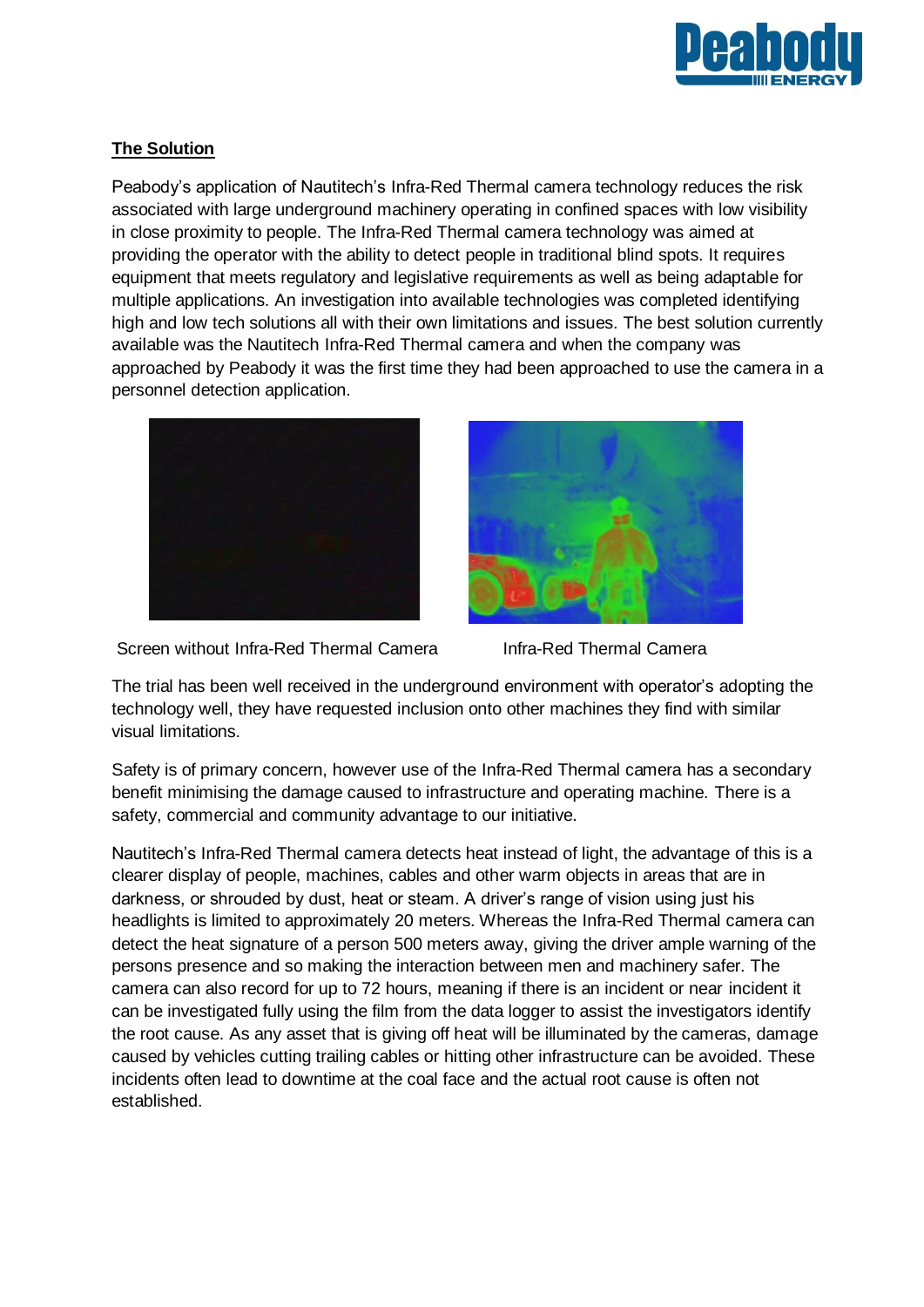

Lead initiator **Martin Kime**, Group Long Wall Projects and Automation Engineer identified the Infra-Red Thermal camera as a tool for identifying personnel and identified an opportunity to install the cameras on mobile plant equipment. Martin developed a business proposal for the trial of the cameras on a shuttle car and presented to **Neville McAlary**, SVP of Safety, Training and Insurance and **Wayne Smith**, Development Engineer at North Goonyella mine.

Neville McAlary was extremely supportive of the initiative and without this support the initiative would not have moved forward. Neville sourced the initial funds to complete the trial at North Goonyella mine, ensuring the window of opportunity was not missed.

Peabody Energy Australia in consultation with the operations teams at North Goonyella identified opportunities to place two Infra-Red Thermal cameras and two displays on a shuttle car to give the driver additional visibility as a trial. As the shuttle cars have east west seating it was necessary to provide two displays one in each direction of travel to ensure the displayed information was in the peripheral vision of the driver at all times. Camera location was discussed and trialled with operators and engineering staff to identify the best location for providing additional visibility as well as ensuring the cameras were maintainable.

The cameras were installed onto a shuttle car in positions identified with operators to be the most suitable; and the drivers immediately saw the benefits and actively request additional units on other transport machines.

This initiative was communicated by conducting a risk assessment with a cross section of the workforce participating to ensure the application and risk profile was well understood by all stakeholders.

### **Benefits and Effects**

The trial of the Infra-Red Thermal camera technology on a shuttle car in an underground coal mine has met the expectations of the project team. The Infra-Red Thermal camera technology provides a clear vision and profile of personnel in vulnerable positions, regardless of adverse environmental factors such as dust, water mist or distance. The driver is not overly reliant on using the display as focus is only required when the display lights up with the image of Infra-Red Thermal activity or personnel.

Success of this project would be no person impacted by a shuttle car that has this technology installed. As the low frequency of these high potential incidents across the industry and as the technology is proactive, detailed data will not be available for years to come and will not include the incidents where it saved a person from being impacted on. An indication that the use of Infra-Red Thermal camera meets and improves operator safety standards is the uptake of the initiative by other mining companies and positive feedback from other operations. Requests to install the cameras onto other mobile equipment also identifies that the cameras are cross functional to other equipment types including winders and equipment health monitoring, as well as being welcomed into the operators safety focus.